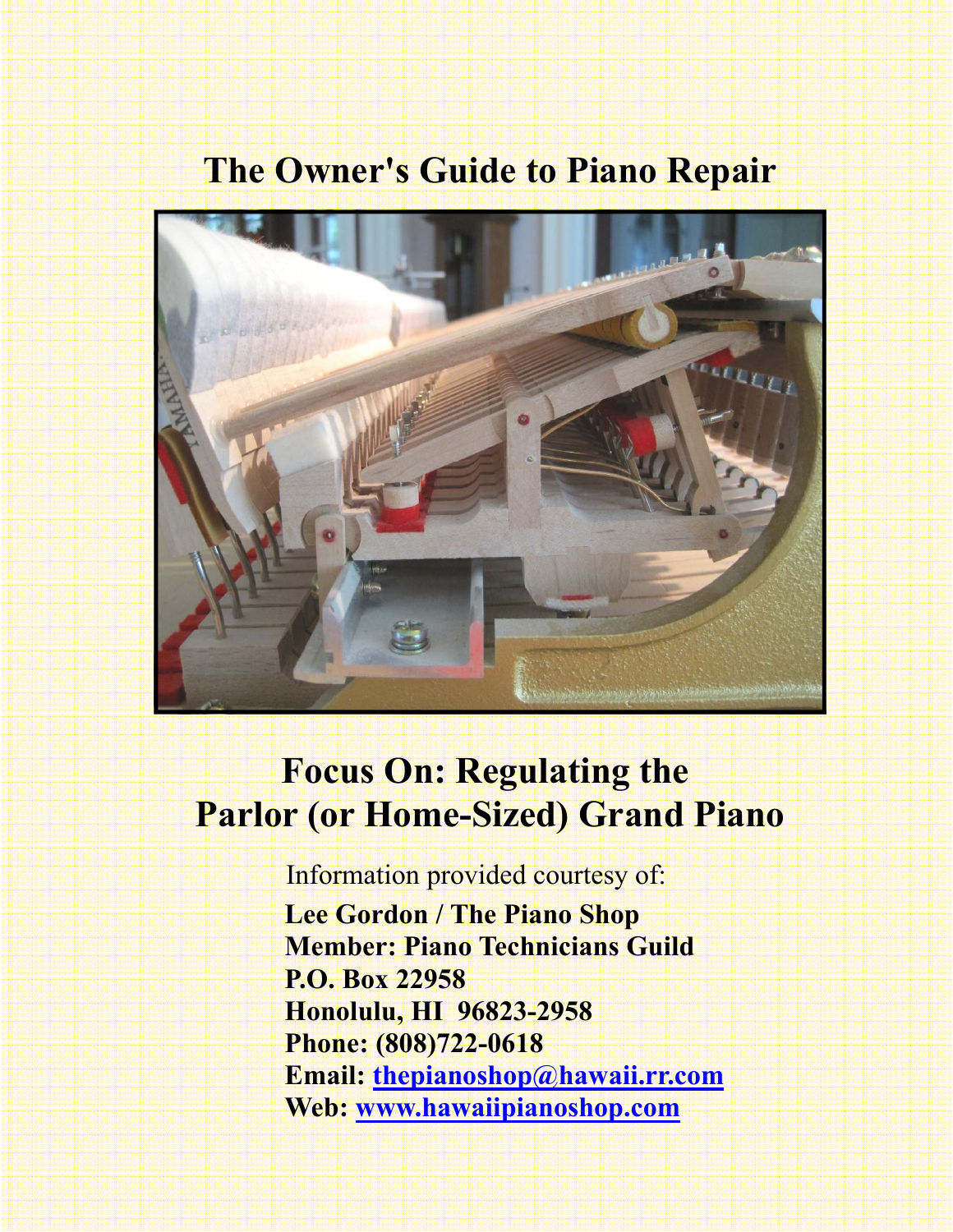**The proper touch on your piano depends on it being regulated**. To many pianists, a piano's touch is as important as its tone. Touch refers to the efficiency and responsiveness of the mechanical action of the piano, and is what is responsible for giving a piano its full range of power from the silkiest of pianissimos to the crashing double forte. When a piano begins to lose its mechanical efficiency, it is said to have gone out of regulation. Exacting measurements and corresponding adjustments are needed to put a piano back into regulation. **The adjustments of your piano action related to touch have not been attended to recently and are causing the piano to be less than responsive. A job of regulation is in order.** 



**The following commonly asked questions have been answered to give you the information you need in order to decide whether or not to have your piano regulated:** 

## **What exactly would cause a piano to go out of regulation? Weren't necessary adjustments set at the factory?**

To a greater or lesser degree your piano would have been regulated at the factory where it was built. Fine quality instruments obviously receive more attention than models on the low end of the price spectrum, and as such have a better touch from the beginning, but even the finest quality piano will go out of regulation over time. To understand the complexity of the grand piano action and the primary cause of an action going out of regulation, consider the cut-away photo of the working mechanism (action) of a grand piano on the next page.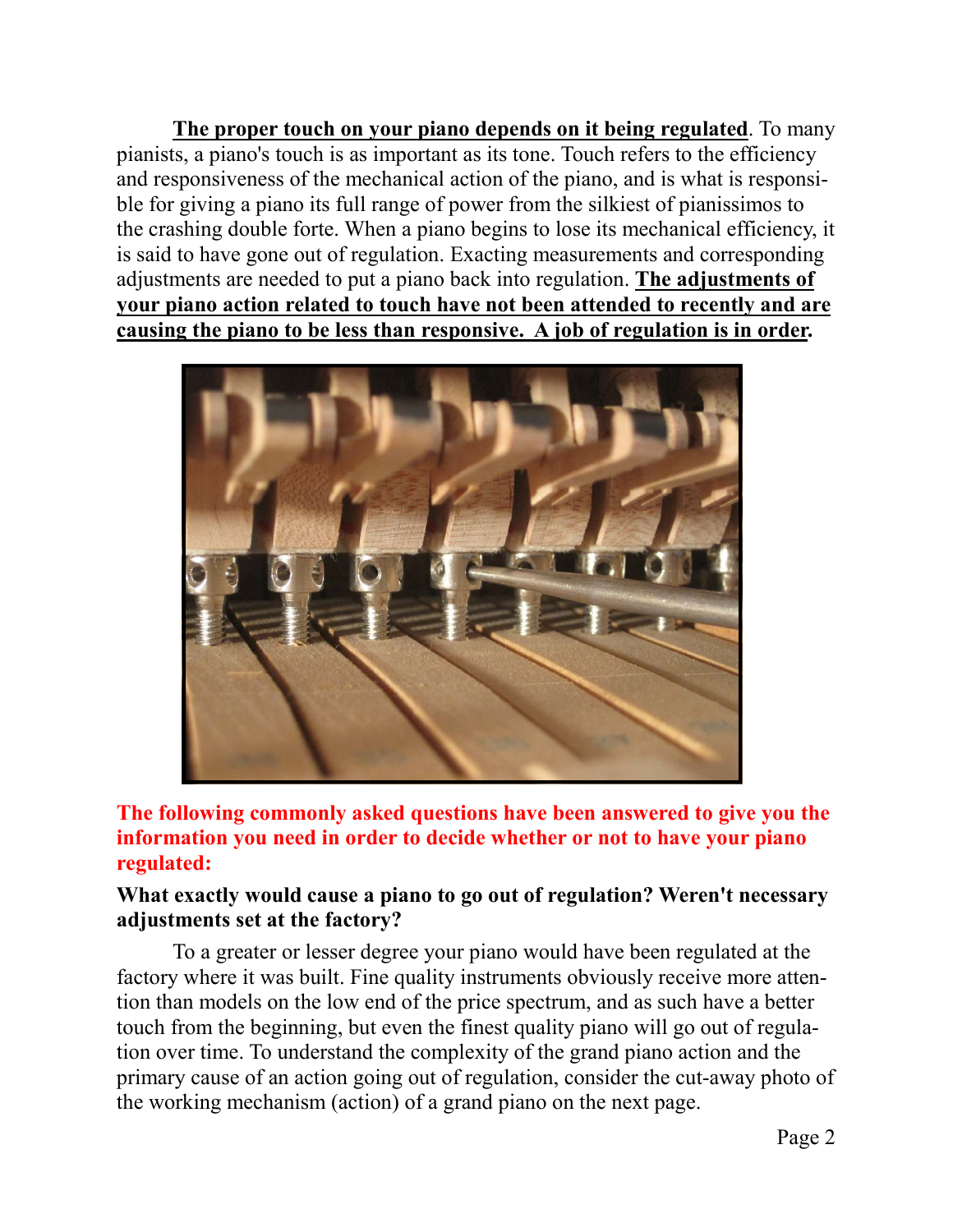

 **The action of a grand piano is truly a mechanical marvel.** Even though it was perfected before the turn of the last century, its remarkable design is still in use today. Although the operation of a grand piano may seem simple from the outside, inside it is in fact highly complex. Just as an accomplished athlete can make a difficult skill "look easy," the efficiency of the grand piano action makes a very complicated set of motions seem simple. In fact, it is anything but simple.

When a note on your piano is played, the energy from your finger instantly puts a carefully balanced system of levers and springs into motion. Five pivot points simultaneously swing the combination of parts into action. Felt cushions at all contact points prevent action noise from intruding upon the music produced.

 The primary reason that the action of a grand piano goes out of regulation is that the felt parts (over two dozen per note) which are so important to its functioning become worn and compressed with age and use. As this compression occurs, adjustments to the contact points which were made when the piano was new no longer are accurate. As this happens, a gradual loss of performance occurs. Lost motion in the action prevents maximum power from being transmitted from the keys to the strings when forte is called for. Early release of the hammers causes misfiring notes when subtle pianissimos are attempted. Double-striking notes become an annoyance. Although the change occurs over time, at some point it starts to become obvious that the piano is not at peak performance.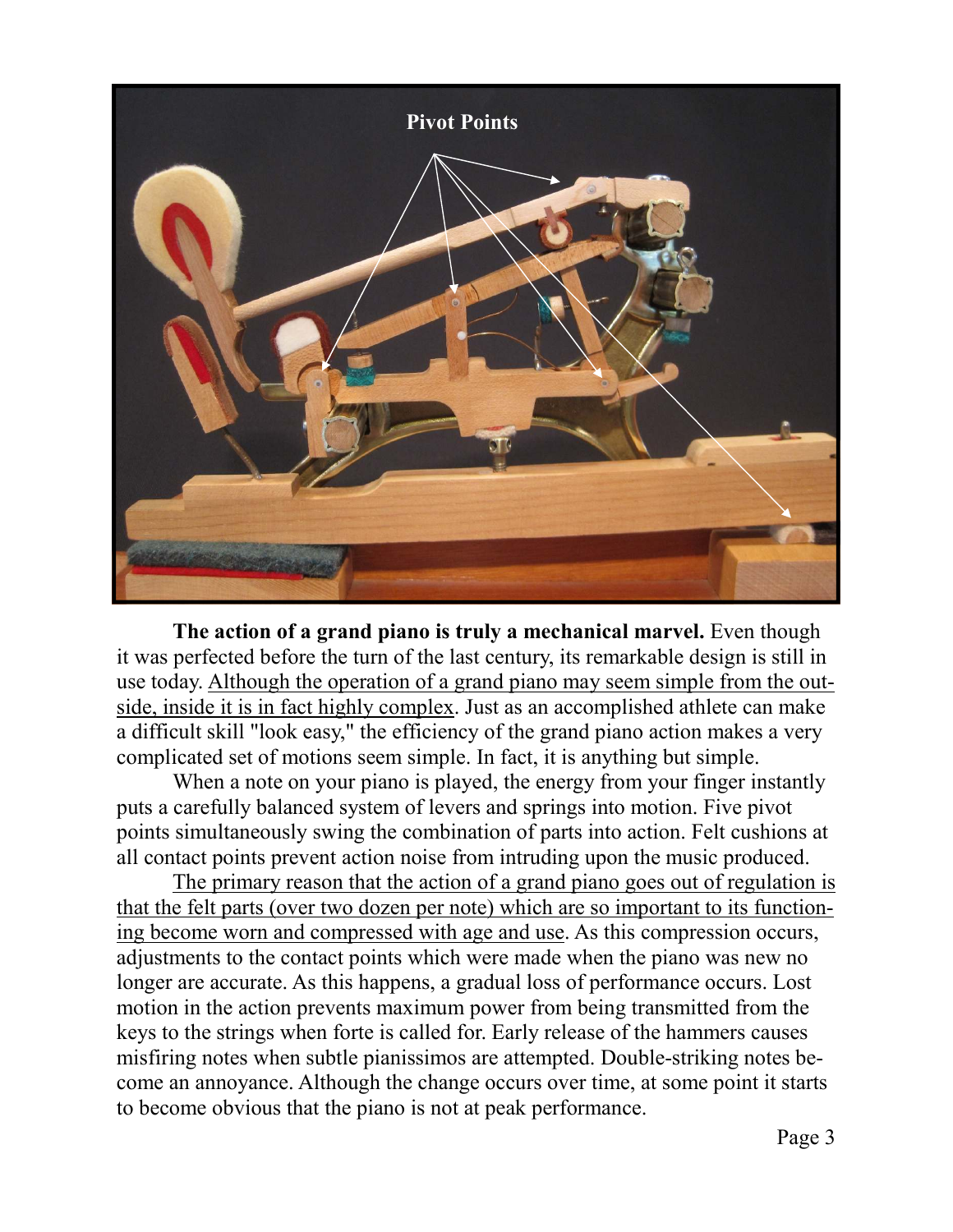Regulating your piano will go a long way towards seeing to it that whoever sits down to play will find it a truly satisfying experience. The piano will perform with more precision and evenness so that the musician may lose him or herself in the music. (How nice it would be to have a guest say, "Oh, your piano plays beautifully. Would you mind if I sit here for awhile and enjoy it?)

#### **If other repairs are needed, is it necessary to make them first?**

 It's highly recommended that all important repair work involving the action of your piano be completed before the instrument is regulated. That way, the work will result in the maximum benefit.

 One might compare regulating a piano to painting an automobile. If the body of a car had not been cared for in years and had taken a real beating it would make no sense whatsoever to take expensive paint and spray it over rust and dents without preparing the surface beforehand. All important body work would need to be done before the paint would be applied, otherwise both the labor and the paint would be pretty much wasted.

 In a similar way, if a piano has not been maintained on a regular basis, it should be looked over carefully to determine what repairs are needed in prepara-

tion for regulating. Hammers may be badly worn and in need of replacement (see photo) or shaping. Action parts may need repairing or alignment. Key bushings might need to be replaced or resized. Any repair which would have an effect on the regulation process should be accomplished first, before the time-consuming job of setting adjustments is made. Otherwise, a great deal of backtracking might be necessary down the road when adjustments



which were made once are thrown off by new parts or repairs.

## **Assuming I do decide have my piano regulated, what will the job involve?**

 After the action of the piano is removed and important measurements are taken (string height being the most important), the action itself will most likely need to be transported to the workshop for servicing. Although it might be technically possible to do this work in the home, it ordinarily works out much better to complete a larger percentage of the work in the shop, where a bench is specifically dedicated to this exact type of servicing. Once in the shop, preliminary repairs and replacement issues may be dealt with before the actual job of regulation is begun.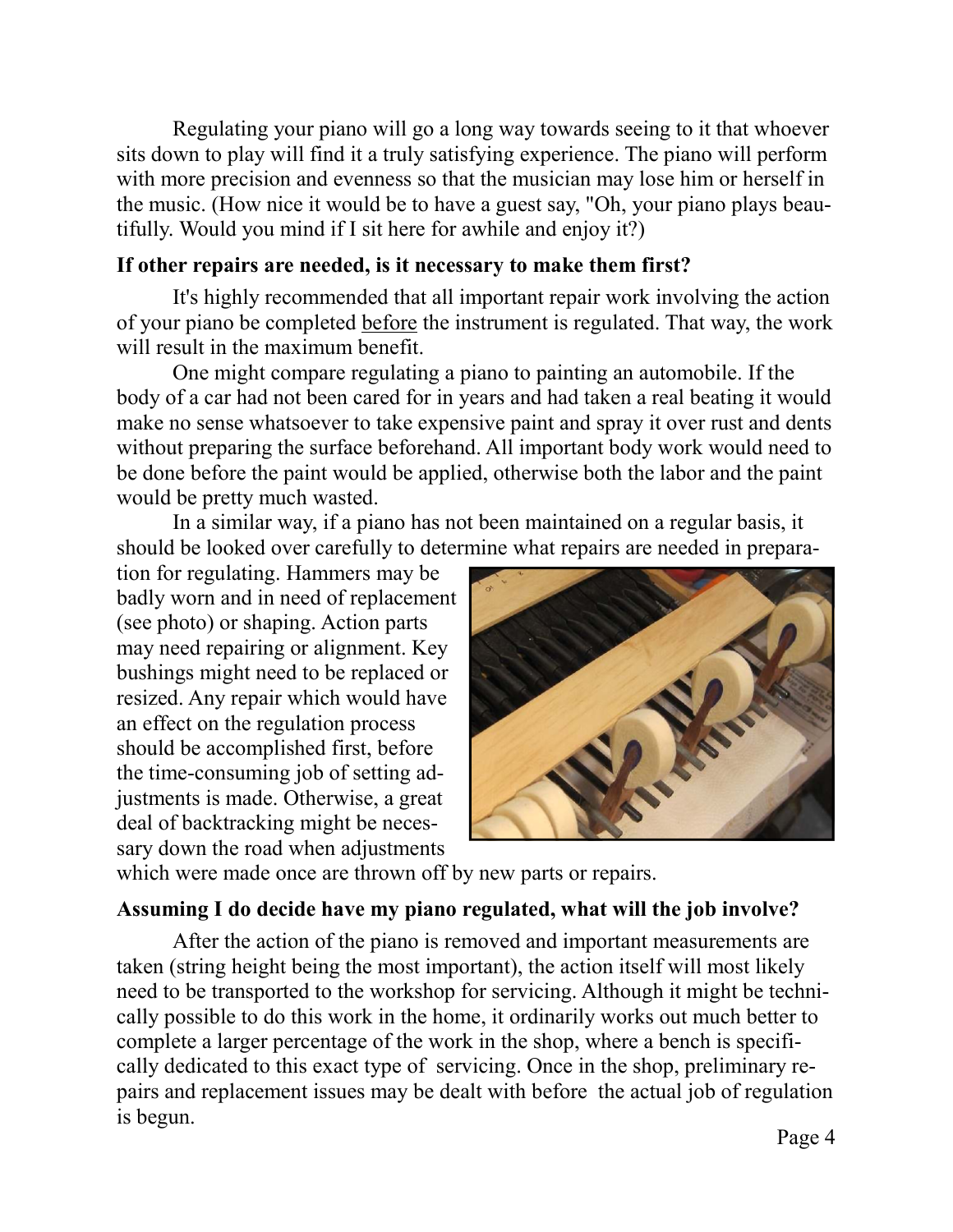With the action in the workshop and on the bench and preliminary repair work done, the job of setting all important adjustments may be done with extreme precision. Each of the necessary settings is made for all eighty-eight notes of the piano, then checked and rechecked. Since every adjustment affects other adjustments, the process is not a simple "once and done" procedure, but more a process of



refining the mechanism by going through the complete series of steps a number of times until everything is at the optimum setting.

**A few of the steps involved and their significance are as follows:** 



**Adjustment of capstans to raise or lower hammer height.** Hammer height refers to the distance from the striking surface of the hammers to the underside of the strings. This is set at the optimum distance for the hammer to swing to achieve maximum power. Just as the amount of swing is important to a golfer when he hits the ball, too little or too much swing when a note is played on the piano is not desirable.



## **Insertion of leveling papers to level keys.**

Keys should be perfectly level from one side of the keyboard to the other. The keys rest on felt punchings, which sit on top of the balance rail. Leveling papers of differing thicknesses are then used to bring all the keys up to level. This is an exceedingly fine adjustment, with combinations of leveling papers used to create increments of .001".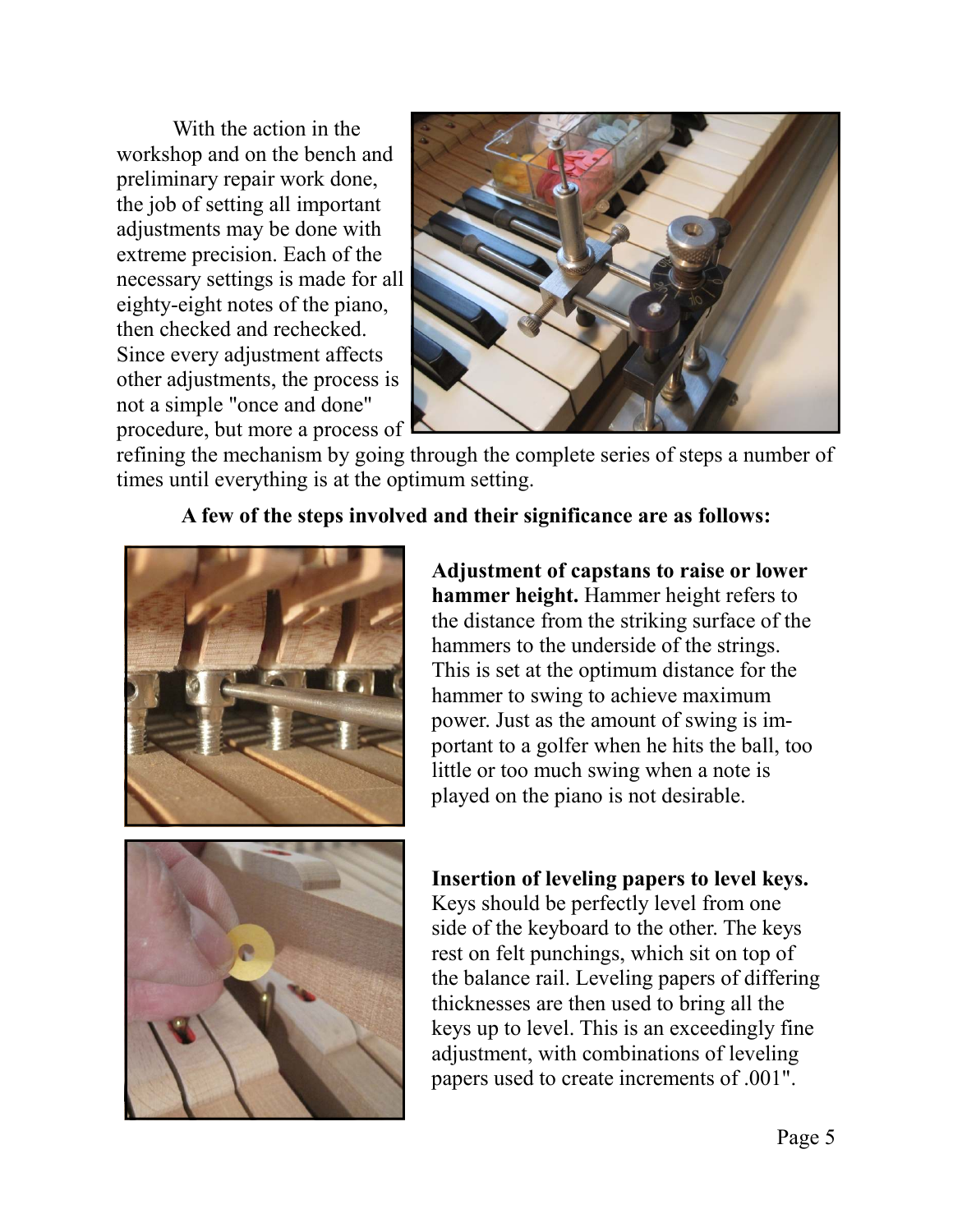

**Adjustment of letoff buttons.** The letoff button releases the mechanism in its upward motion a split-second before the hammer reaches the strings. This way, the hammer is traveling under its own momentum when it hits the strings, and is not just shoved into them. This adjustment is made such that the hammers release as close to the strings as possible so that when the pianist plays with an exceedingly light touch, the piano will respond.

# **Adjustment of the repetition springs.**

Each note has a spring which helps the action to "reload" before the next note. This is done immediately after a note is played but before the key even has a chance to reach its rest position. The setting of this spring is critical, in that too much tension may cause double striking hammers, and too little tension will cause a very sluggish or even nonworking note.





**Setting the height of the repetition levers.**  This adjustment goes hand-in-hand with that of the repetition springs. The repetition lever holds the hammer assembly in position so that the note is always ready to fire. It must be set ever-so-slightly higher than another part (the 'jack') that propels the hammer towards the string. This is so that once the note is played, the jack may slip quickly back into place.

 **These are just a few examples of the steps which need to be done.**  Depending on the make and vintage of the instrument, up to 40 steps or more may be involved in the regulation of your piano. Getting all the various settings perfectly "in balance" with one another is a lengthy and very technically challenging process.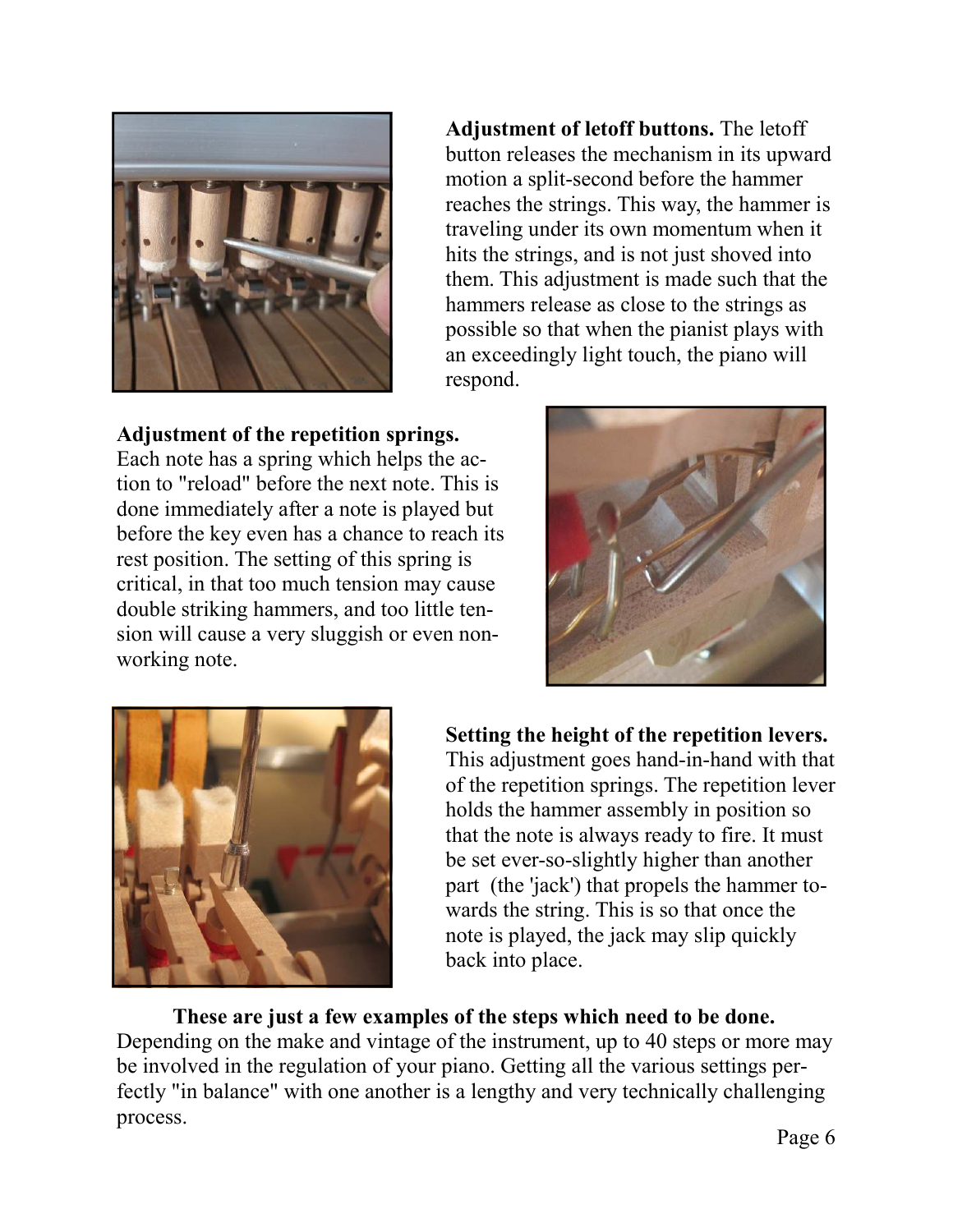# **Several times words to the effect that "fine adjustments" are necessary have been made. Just how exacting are the steps in the regulation process?**

 Tolerances that are extremely close are standard. In the case of leveling the keys, for example, very fine leveling papers may be used (photo right). When this degree of precision is being pursued, it is understandable that the work can become quite time-consuming. At this level of precision, time is also necessary to check and re-check adjustments.

 The initial run-through of adjustments will get settings close. However, as more and more steps are completed,



things gradually shift in position throughout the action, and by the time the first run-through is completed, it is necessary to go back through for a finer round of adjustments. Two, three or even more rounds of adjustments may be necessary to bring the performance of the piano up to its potential.

# **Are there other factors which may influence the amount of time needed to complete a regulation job.**



 *New composite parts being installed in a 125 yr. old piano = much time spent regulating.*

 Yes. If the piano has not been serviced for decades, the time required to put the action back to factory specifications may be much longer than for a piano that has been maintained at regular intervals. Also, if the action is being rebuilt with entirely new parts, more time will be necessary. The rule of thumb is that the more new parts that are installed, the more time necessary for fitting and adjustments.

## **How often does a piano need to be regulated?**

 For everyday pianos, a regulation every 5 - 10 years should be adequate. Since a piano goes out of regulation as a result of the amount of play, a piano which is used on a more regular basis will need to be regulated more often than one that sits idle for long periods at a time. Other aspects of piano maintenance, such as tuning, need to be performed on a more regular basis.